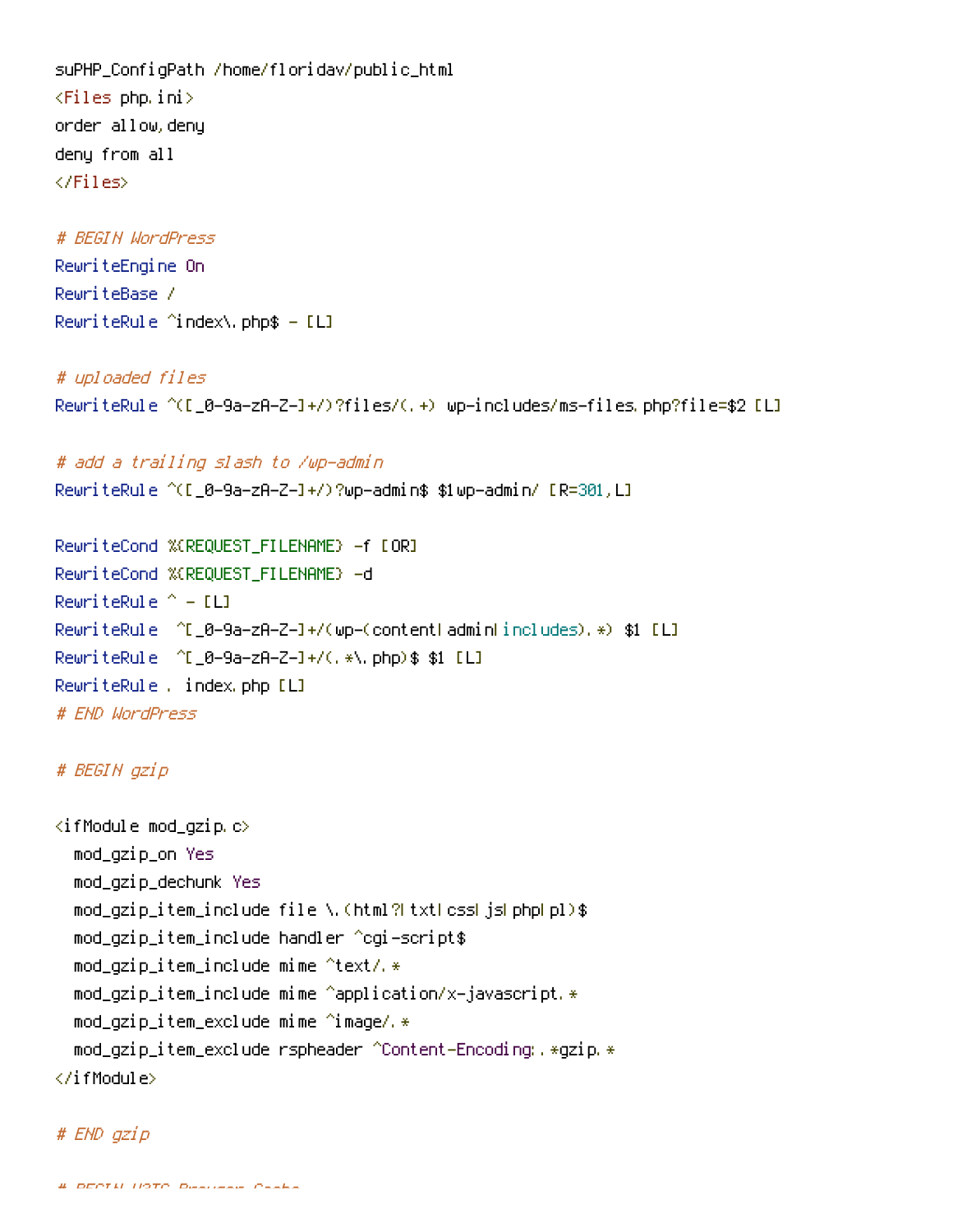```
# BEGIN W3TC Browser Cache
```
AddType image/png .png

<IfModule mod\_mime.c> AddType text/css .css AddType application/x-javascript .js AddType text/x-component .htc AddType text/html .html .htm AddType text/richtext .rtf .rtx AddType image/svg+xml .svg .svgz AddType text/plain .txt AddType text/xsd .xsd AddType text/xsl .xsl AddType text/xml .xml AddType video/asf .asf .asx .wax .wmv .wmx AddType video/avi .avi AddType image/bmp .bmp AddType application/java .class AddType video/divx .divx AddType application/msword .doc .docx AddType application/vnd.ms-fontobject .eot AddType application/x-msdownload .exe AddType image/gif .gif AddType application/x-gzip .gz .gzip AddType image/x-icon .ico AddType image/jpeg .jpg .jpeg .jpe AddType application/vnd.ms-access .mdb AddType audio/midi .mid .midi AddType video/quicktime .mov .qt AddType audio/mpeg .mp3 .m4a AddType video/mp4 .mp4 .m4v AddType video/mpeg .mpeg .mpg .mpe AddType application/vnd.ms-project .mpp AddType application/x-font-otf .otf AddType application/vnd.oasis.opendocument.database .odb AddType application/vnd.oasis.opendocument.chart .odc AddType application/vnd.oasis.opendocument.formula .odf AddType application/vnd.oasis.opendocument.graphics .odg AddType application/vnd.oasis.opendocument.presentation .odp AddType application/vnd.oasis.opendocument.spreadsheet .ods AddType application/vnd.oasis.opendocument.text .odt AddType audio/ogg .ogg AddType application/pdf .pdf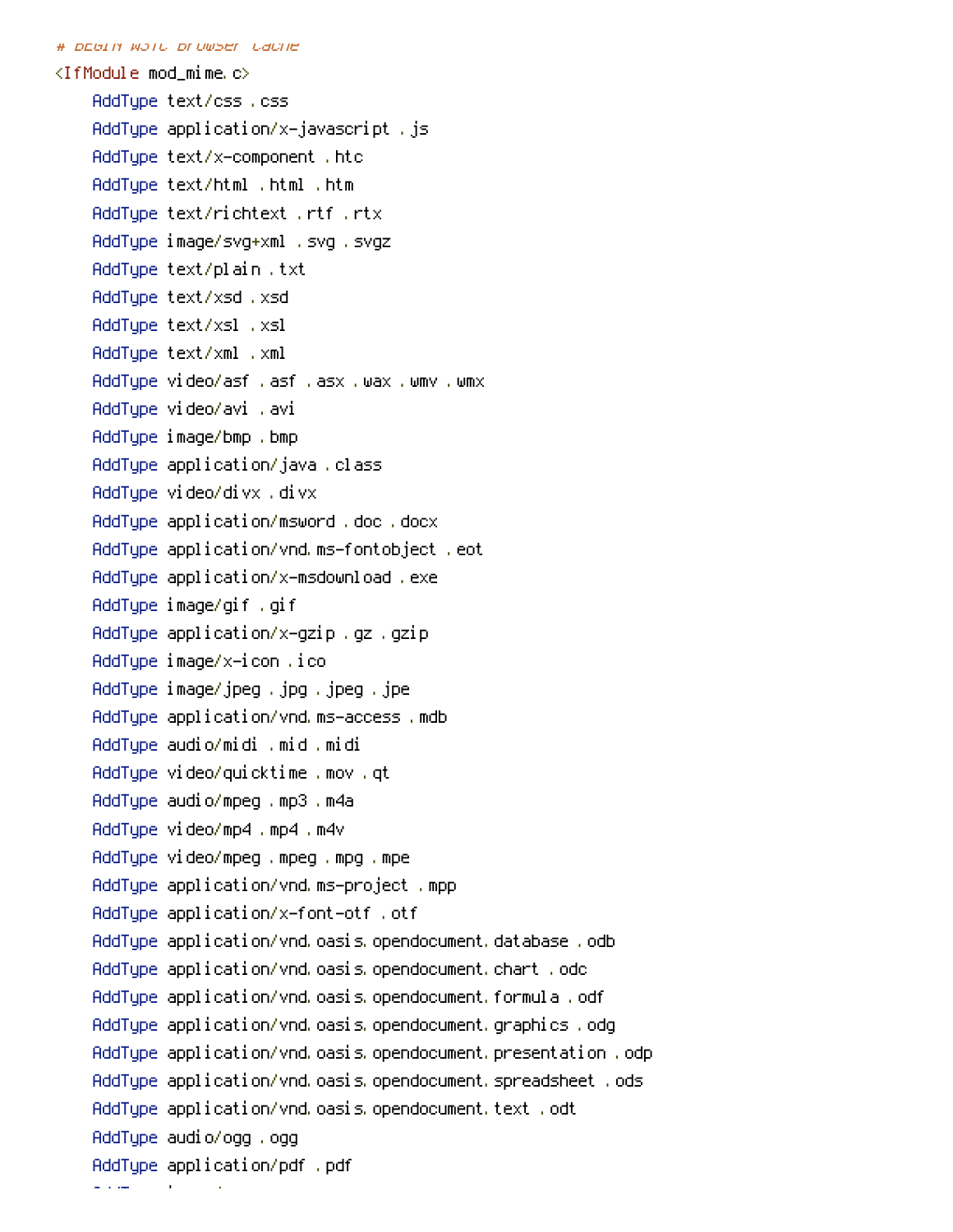AddType image/png .png AddType application/vnd.ms-powerpoint .pot .pps .ppt .pptx AddType audio/x-realaudio .ra .ram AddType application/x-shockwave-flash .swf AddType application/x-tar .tar AddType image/tiff .tif .tiff AddType application/x-font-ttf .ttf .ttc AddType audio/wav .wav AddType audio/wma .wma AddType application/vnd.ms-write .wri AddType application/vnd.ms-excel .xla .xls .xlsx .xlt .xlw AddType application/zip .zip </IfModule> <IfModule mod\_expires.c> ExpiresActive On ExpiresByType text/css A31536000 ExpiresByType application/x-javascript A31536000 ExpiresByType text/x-component A31536000 ExpiresByType text/html A3600 ExpiresByType text/richtext A3600 ExpiresByType image/svg+xml A3600 ExpiresByType text/plain A3600 ExpiresByType text/xsd A3600 ExpiresByType text/xsl A3600 ExpiresByType text/xml A3600 ExpiresByType video/asf A31536000 ExpiresByType video/avi A31536000 ExpiresByType image/bmp A31536000 ExpiresByType application/java A31536000 ExpiresByType video/divx A31536000 ExpiresByType application/msword A31536000 ExpiresByType application/vnd.ms-fontobject A31536000 ExpiresByType application/x-msdownload A31536000 ExpiresByType image/gif A31536000 ExpiresByType application/x-gzip A31536000 ExpiresByType image/x-icon A31536000 ExpiresByType image/jpeg A31536000 ExpiresByType application/vnd.ms-access A31536000 ExpiresByType audio/midi A31536000 ExpiresByType video/quicktime A31536000 ExpiresByType audio/mpeg A31536000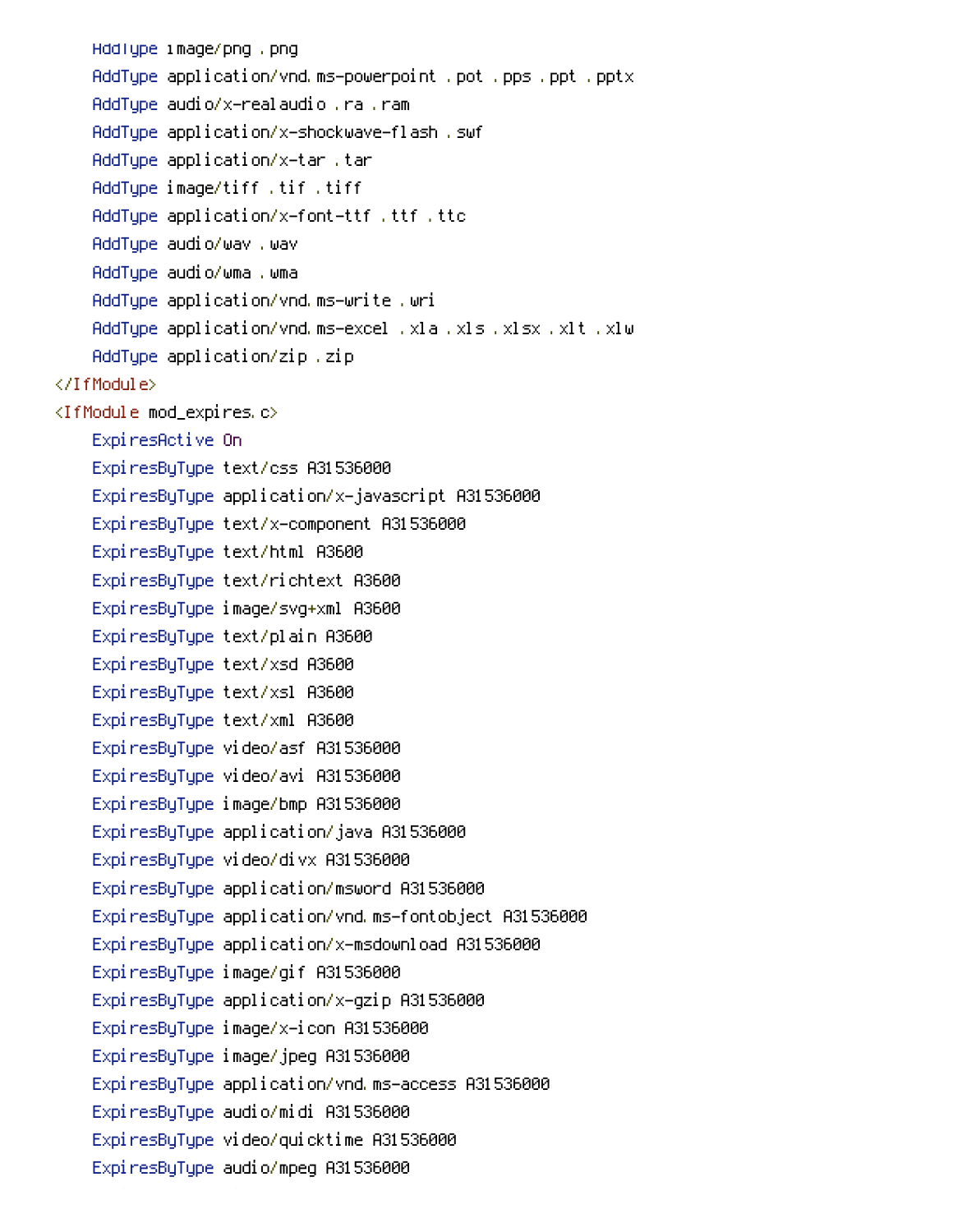ExpiresByType video/mp4 A31536000 ExpiresByType video/mpeg A31536000 ExpiresByType application/vnd.ms-project A31536000 ExpiresByType application/x-font-otf A31536000 ExpiresByType application/vnd.oasis.opendocument.database A31536000 ExpiresByType application/vnd.oasis.opendocument.chart A31536000 ExpiresByType application/vnd.oasis.opendocument.formula A31536000 ExpiresByType application/vnd.oasis.opendocument.graphics A31536000 ExpiresByType application/vnd.oasis.opendocument.presentation A31536000 ExpiresByType application/vnd.oasis.opendocument.spreadsheet A31536000 ExpiresByType application/vnd.oasis.opendocument.text A31536000 ExpiresByType audio/ogg A31536000 ExpiresByType application/pdf A31536000 ExpiresByType image/png A31536000 ExpiresByType application/vnd.ms-powerpoint A31536000 ExpiresByType audio/x-realaudio A31536000 ExpiresByType image/svg+xml A31536000 ExpiresByType application/x-shockwave-flash A31536000 ExpiresByType application/x-tar A31536000 ExpiresByType image/tiff A31536000 ExpiresByType application/x-font-ttf A31536000 ExpiresByType audio/wav A31536000 ExpiresByType audio/wma A31536000 ExpiresByType application/vnd.ms-write A31536000 ExpiresByType application/vnd.ms-excel A31536000 ExpiresByType application/zip A31536000 </IfModule> <IfModule mod\_deflate.c> <IfModule mod\_setenvif.c> BrowserMatch ^Mozilla/4 gzip-only-text/html BrowserMatch ^Mozilla/4\.0[678] no-gzip BrowserMatch \bMSIE !no-gzip !gzip-only-text/html BrowserMatch \bMSI[E] !no-gzip !gzip-only-text/html </IfModule> <IfModule mod\_headers.c> Header append Vary User-Agent env=! dont-vary </IfModule> <IfModule mod\_filter.c> AddOutputFilterByType DEFLATE text/css application/x-javascript text/x-component text </IfModule>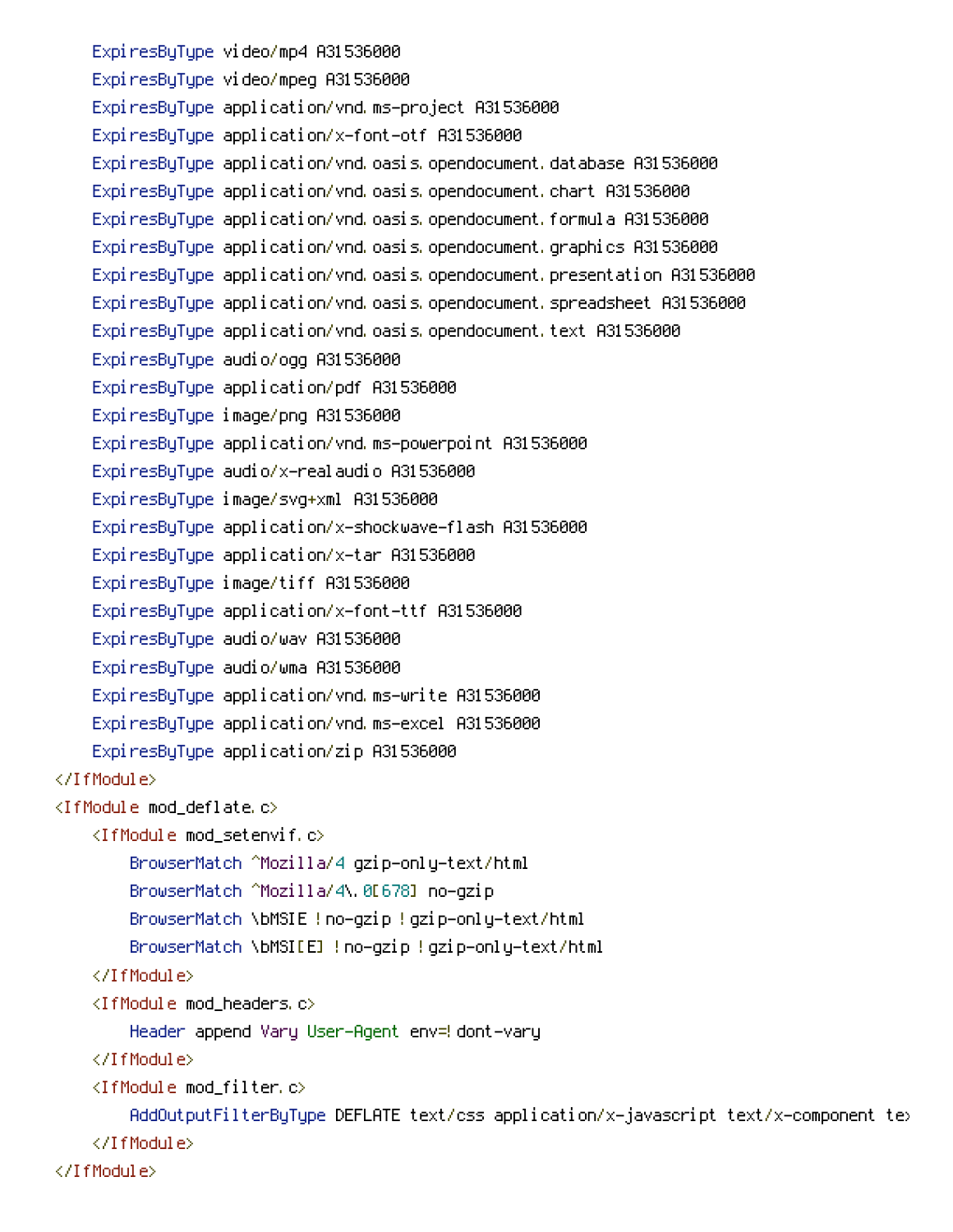```
<FilesMatch "\.(css|js|htc|CSS|JS|HTC)$">
    <IfModule mod_headers.c>
        Header set Pragma "public"
        Header append Cache-Control "public, must-revalidate, proxy-revalidate"
    </IfModule>
    FileETag MTime Size
    <IfModule mod_headers.c>
         Header set X-Powered-By "W3 Total Cache/0.9.2.4"
    </IfModule>
</FilesMatch>
<FilesMatch "\.(html|htm|rtf|rtx|svg|svgz|txt|xsd|xsl|xml|HTML|HTM|RTF|RTX|SVG|SVGZ|TXT|XSD|XSL|XML)$"
    <IfModule mod_headers.c>
        Header set Pragma "public"
        Header append Cache-Control "public, must-revalidate, proxy-revalidate"
    </IfModule>
    FileETag MTime Size
    <IfModule mod_headers.c>
         Header set X-Powered-By "W3 Total Cache/0.9.2.4"
    </IfModule>
</FilesMatch>
<FilesMatch "\.
(asfl asxl waxl wmvl wmxl avil bmpl classl divxl dock docxl eothexel gifl gzh gziphicol jpgh jpegh jpehmdbhmi
    <IfModule mod_headers.c>
        Header set Pragma "public"
        Header append Cache-Control "public, must-revalidate, proxy-revalidate"
    </IfModule>
    FileETag MTime Size
    <IfModule mod_headers.c>
         Header set X-Powered-By "W3 Total Cache/0.9.2.4"
    </IfModule>
</FilesMatch>
# END W3TC Browser Cache
# BEGIN W3TC Page Cache core
\langleIfModule mod rewrite.c\rangleRewriteEngine On
    RewriteBase /
    RewriteRule ^(.*\/)?w3tc_rewrite_test$ $1?w3tc_rewrite_test=1 [L]
    RewriteCond %{HTTP_HOST} ^(www\.)?([a-z0-9\-\.]+\.[a-z]+)\.?(:[0-9]+)?$
    RewriteRule .* - [E=W3TC_DOMAIN:%2]
    RewriteCond %{HTTP: Accept-Encoding} gzip
    RewriteRule .* - [E=W3TC_ENC:_gzip]
```